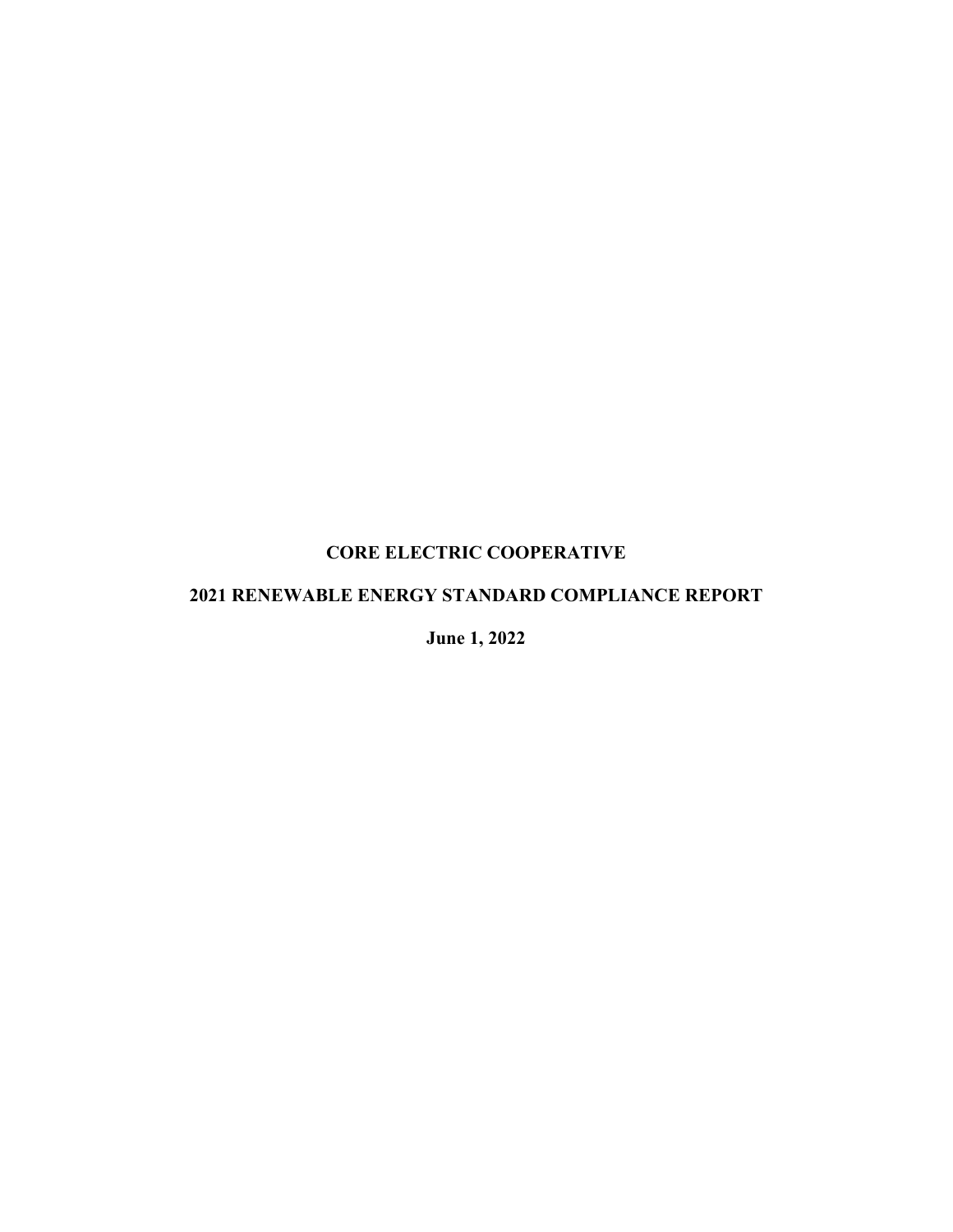# **INTRODUCTION**

CORE Electric Cooperative, formerly the Intermountain Rural Electric Association, (CORE) submits this annual report in recognition of Colorado's renewable energy standard (RES), C.R.S. § 40-2-124(5.5), and Colorado Public Utilities Commission (Commission) Rule 3662.

CORE is a cooperative electric association that serves more than 169,000 meters within a service territory covering approximately 5,000 square miles in parts of eleven counties in Colorado. C.R.S. § 40-2-124(1)(c)(V.5) requires a cooperative electric association that provides electricity at retail to its customers and serves 100,000 or more meters to generate or cause to be generated at least 20% of the energy it provides to its customers from eligible energy resources in the years 2020 and thereafter.

C.R.S. § 40-2-124(1)(g)(II) provides that a wholesale customer can purchase eligible energy resources from its wholesale provider and receive the appropriate credit toward the RES as well as any associated renewable energy credits (RECs). In 2021, CORE acquired RECs associated with wholesale power purchases from Public Service Company of Colorado (PSCo), the Western Area Power Administration (WAPA), Victory Solar, LLC, Pioneer Solar, LLC and various small distributed generation resourrces interconnected to CORE's distribution facilities.

# **COMPLIANCE STATEMENT**

Pursuant to the requirements of Commission Rule 3662, applicable as provided in Commission Rule 3650(b), the details of CORE's compliance are set forth as follows:

## **1. Commission Rule 3662(a)(I) – Total Megawatt Hours Sold by CORE to Colorado Retail Customers and Eligible Energy Required for Compliance**

CORE sold 2,566,123 megawatt hours (MWh) of electrical energy to its Colorado retail customers in 2021. Pursuant to C.R.S.  $\S$  40-2-124(1)(c)(V.5), CORE's compliance obligation is equal to 20% of its retail sales for compliance year 2021 or 513,226 MWh of eligible energy.

#### **2. Commission Rule 3662(a)(II) – Total Amount and Source of Eligible Energy and Renewable Energy Credits (RECs) Acquired for Compliance**

CORE acquired a total of 384,125 RECs in connection with wholesale power purchased from PSCo in 2021 for resale to CORE's customers. Pursuant to the wholesale power purchase agreement between PSCo and CORE, PSCo transferred to CORE RECs equal to CORE's load ratio share times the energy from designated eligible energy resources (defined as PSCo energy obtained from solar, wind, geothermal, biogas, new hydroelectricity of ten megawatts or less, pre-2005 hydroelectricity of thirty megawatts or less, and recycled energy). CORE acquired the following vintage 2021 RECs from PSCo: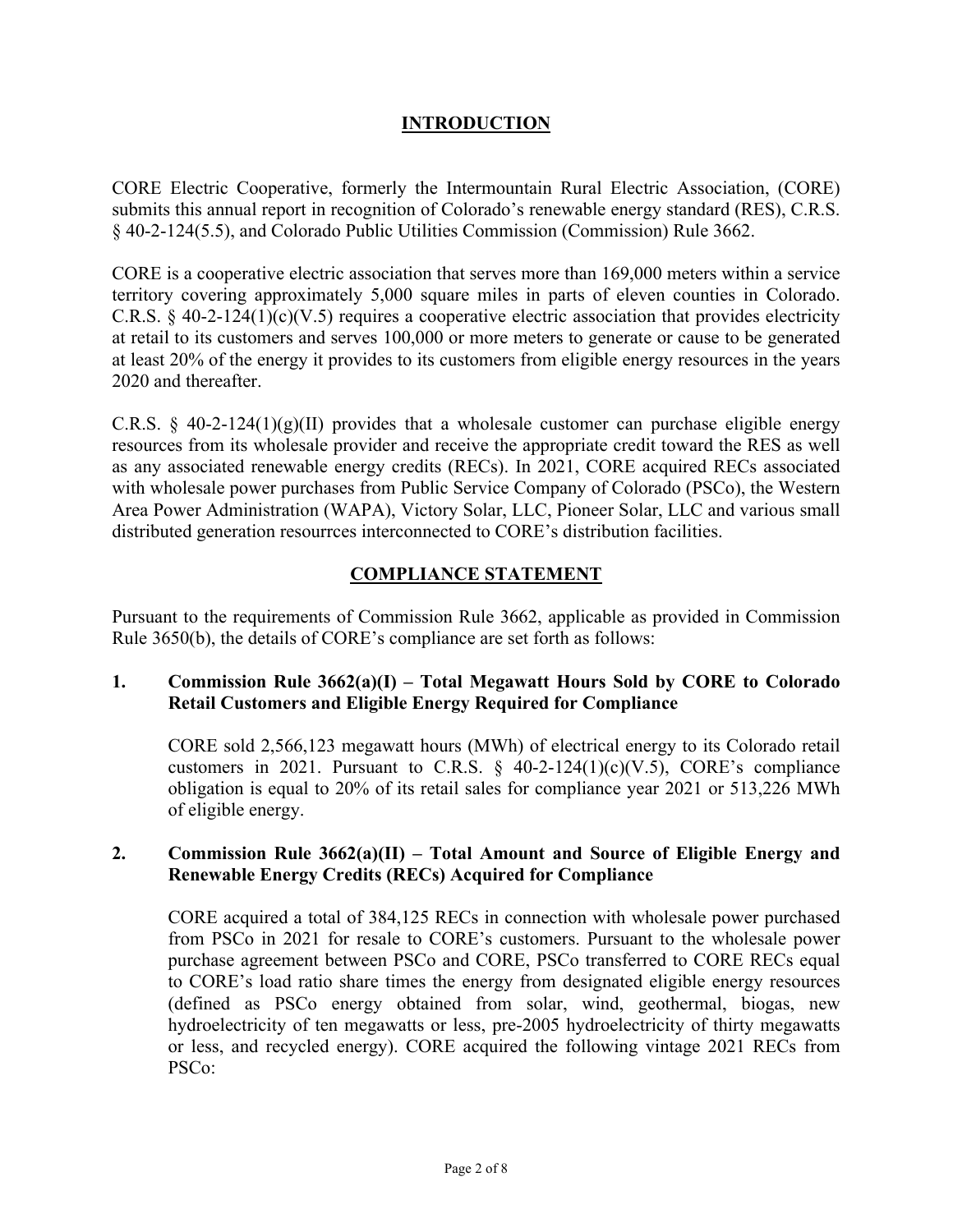| Resource Type          |              | RES Component Early EER Quantity | <b>EER</b> Quantity |
|------------------------|--------------|----------------------------------|---------------------|
| Wind                   | Non-DG       | 357,632                          |                     |
| Wind                   | Wholesale DG | 3,037                            |                     |
| Solar                  | Non-DG       |                                  | 14,692              |
| Solar                  | Wholesale DG | 5,497                            |                     |
| Hydroelectric          | Wholesale DG | 2,575                            |                     |
| <b>Biogas</b>          | Wholesale DG | 692                              |                     |
| <b>Total PSCo RECs</b> |              | 369,433                          | 14.692              |

In 2010, CORE entered into a memorandum of understanding with WAPA regarding RECs for hydroelectricity generated by the Loveland Area Projects (LAP). Pursuant to this memorandum of understanding, WAPA transferred the following Colorado-eligible 2021 vintage RECs to CORE:

| Resource Type        |              | RES Component Early EER Quantity | <b>EER Ouantity</b> |
|----------------------|--------------|----------------------------------|---------------------|
| <b>Hydroelectric</b> | Wholesale DG | 36,049                           |                     |

In 2011, CORE entered into a memorandum of understanding with WAPA regarding RECs for hydroelectricity generated by the Salt Lake City Integrated Projects (SLC-IP). As of the date of this report, the transfer of 2021 RECs associated with SLC-IP purchases has not occurred. CORE will include the quantity of 2021 vintage RECs eligible for the RES in the 2021 compliance year report to be filed in 2022.

RECs associated with purchases under the SLC-IP contract were not transferred to CORE prior to the date of the 2020 compliance year report filed in 2021. The following Colorado-eligible 2020 vintage RECs transferred in July 2021 are as follows:

| Resource Type        |              | RES Component Early EER Quantity | <b>EER Quantity</b> |
|----------------------|--------------|----------------------------------|---------------------|
| <b>Hydroelectric</b> | Wholesale DG | 1,347                            |                     |

In 2015, CORE entered into a power purchase agreement with Victory Solar, LLC to purchase energy and associated RECs from a 12.8 MW photovoltaic facility located in Adams County, CO. CORE acquired the following vintage 2021 RECs from Victory Solar, LLC:

| Resource Type |              | RES Component Early EER Quantity | <b>EER Ouantity</b> |
|---------------|--------------|----------------------------------|---------------------|
| Solar         | Wholesale DG |                                  | 29,364              |

In 2018, CORE entered into a power purchase agreement with Pioneer Solar, LLC to purchase solar photovoltaic energy and associated RECS from an 80 MW facility located in Adams County, CO. RECs associated with energy generated during construction and commissioning were not all registered with WREGIS but are included in the total below. CORE acquired the following vintage 2021 RECs from Pioneer Solar, LLC: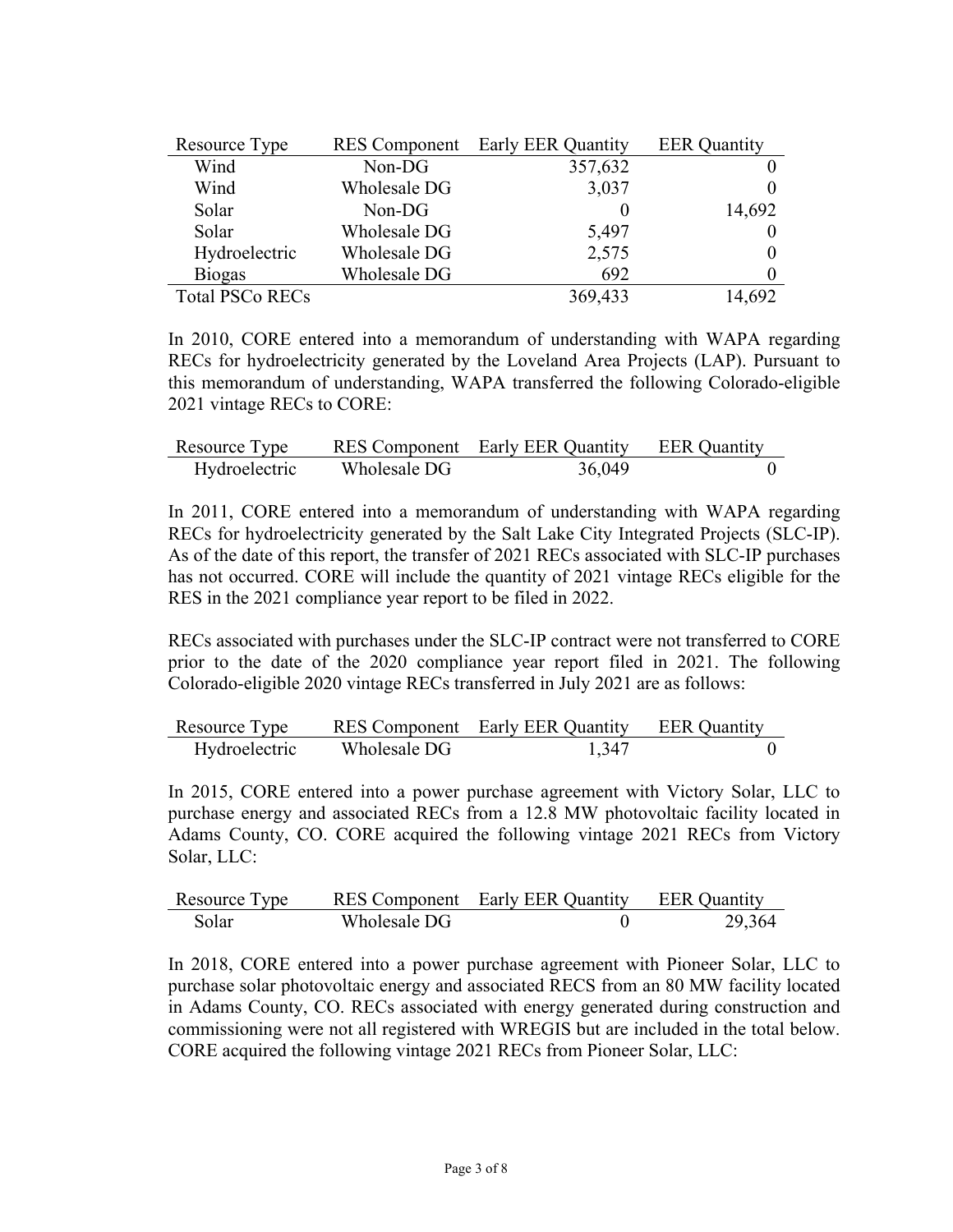| Resource Type |         | RES Component Early EER Quantity | <b>EER Ouantity</b> |
|---------------|---------|----------------------------------|---------------------|
| Solar         | Non-DG- |                                  | 167,726             |

In 2019, CORE entered into a power purchase agreement with Onyx Development Group to purchase solar photovoltaic energy and associated RECs from a 370 kW facility located on our headquarters property in Sedalia, CO. CORE acquired the following eligible MWh from Onyx in 2021:

| Resource Type |         | RES Component Early EER Quantity | <b>EER Quantity</b> |
|---------------|---------|----------------------------------|---------------------|
| Solar         | Non-DG- |                                  | 596                 |

In 2021, CORE acquired 750,357 RECs through transactions with third parties through WREGIS:

| Resource Type       | <b>RES</b> Component | <b>Early EER Quantity</b> | <b>EER</b> Quantity |
|---------------------|----------------------|---------------------------|---------------------|
| Hydroelectric       | Wholesale DG         | 393,841                   |                     |
| <b>Biomass</b>      | $Non-DG$             | 182,177                   |                     |
| Geothermal          | Wholesale DG         | 2,000                     |                     |
| Recycled Energy     | Wholesale DG         |                           | 53,268              |
| Wind                | Wholesale DG         | 46,755                    |                     |
| Wind                | Non-DG               | 72,316                    |                     |
| Total acquired RECs |                      | 697,089                   | 53,268              |

CORE interconnects customer on-site renewable energy generation facilities as netmetered customers pursuant to C.R.S. § 40-9.5-118 or qualifying facilities pursuant to the Public Utility Regulatory Policies Act of 1978 ("PURPA"). In 2021, the following energy was generated by eligible energy resources that are located on the customers' side of the meter and interconnected with CORE's system:

| Resource Type           | <b>RES</b> Component | MWh Quantity |
|-------------------------|----------------------|--------------|
| Solar                   | Retail DG            | 42,195       |
| Wind                    | Retail DG            | 116          |
| <b>Total Retail MWh</b> |                      | 42.311       |

#### **3. Commission Rule 3662(a)(IV) – Eligible Energy Borrowed Forward in Previous Compliance Years**

CORE has not borrowed forward any eligible energy or RECs in previous compliance years.

#### **4. Commission Rule 3662(a)(V) – Eligible Energy Borrowed Forward from Future Compliance Years**

CORE has not borrowed forward any eligible energy or RECs from future compliance years.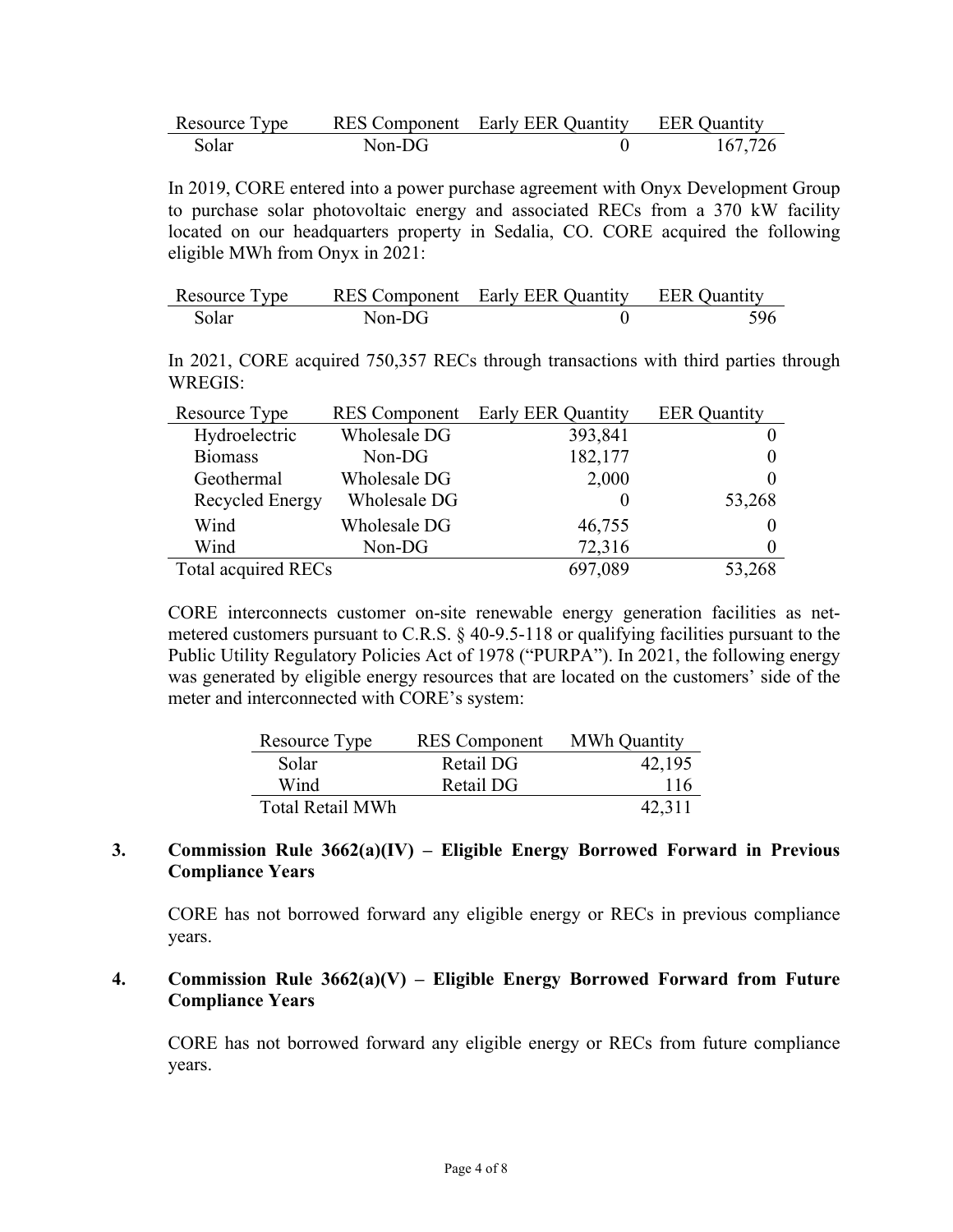### **5. Commission Rule 3662(a)(VI) – Eligible Energy Carried Back from the Year Following the Compliance Year**

CORE is not carrying back eligible energy or RECs from the year following the compliance year.

#### **6. Commission Rule 3662(a)(VII) – Eligible Energy Carried Forward from Prior Calendar Years to Apply in the Current Compliance Year**

CORE carried forward 2,008,455 RECs from prior years for the following components of the RES:

| Vintage | Non-DG  | Wholesale DG | Retail DG |
|---------|---------|--------------|-----------|
| 2016    |         |              | 7,648     |
| 2017    | 32,074  | 168,426      | 17,125    |
| 2018    | 171,514 | 314,099      | 20,444    |
| 2019    | 209,303 | 291,462      | 28,204    |
| 2020    | 247,183 | 469,763      | 31,210    |
| Total   | 660,074 | 1,243,750    | 104,631   |

### **7. Commission Rule 3662(a)(VIII) - Eligible Energy Proposed to be Carried Forward to Future Years**

CORE will carry forward the following RECs to future years:

| Vintage | Non-DG  | Wholesale DG | Retail DG |
|---------|---------|--------------|-----------|
| 2017    |         |              | 11,942    |
| 2018    | 55,093  | 240,294      | 20,444    |
| 2019    | 209,303 | 291,462      | 28,204    |
| 2020    | 247,183 | 469,763      | 31,210    |
| 2021    | 225,995 | 197,982      | 42,311    |
| Total   | 737,574 | 1,199,501    | 134,111   |

CORE has available 2,071,186 RECs to carry forward to future years after retiring RECs associated with retail sales and accounting for wholesale purchases and sales. CORE intends to retire RECs using a first-in-first-out method in future years while reserving the discretion to sell RECs in the marketplace.

#### **8. Commission Rule 3662(a)(IX) – Eligible Energy Counted Toward Compliance**

To achieve compliance for calendar year 2021, CORE retired 390,178 RECs, which can be counted as 513,226 MWh for compliance purposes using applicable multipliers.

The Retail Distributed Generation requirement of 0.5% of retail sales was 12,831 MWh for 2021. CORE retired 12,831 MWh supplied by CORE's retail customers who selfgenerated electricity from eligible resources in 2016 and 2017.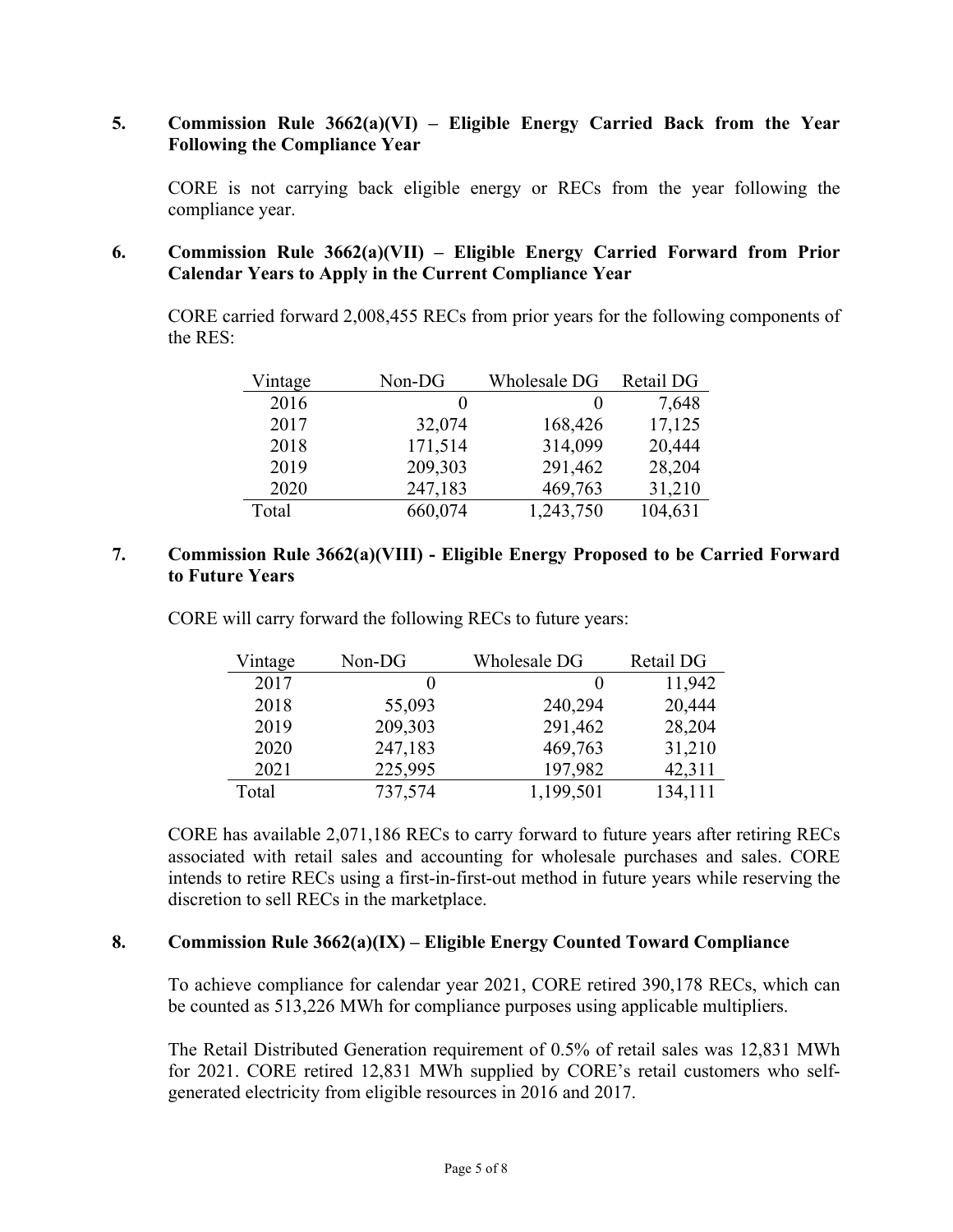| Vintage | Resource Type  | Retail DG MWh |
|---------|----------------|---------------|
| 2016    | Solar          | 7,648         |
| 2017    | <b>Biomass</b> | 394           |
| 2017    | Solar          | 4,645         |
| 2017    | Wind           | 144           |
| Total   |                | 12,831        |

The Wholesale Distributed Generation requirement of 1% of retail sales, less retirements to comply with the Retail Distributed Generation requirement, was 12,831 MWh. CORE retired 4,277 2017 vintage solar RECs which can be counted as 12,831 MWh for compliance purposes using a 3x multiplier.

|       | Vintage Resource Type Early EER | <b>Ouantity</b> | Multiplier | <b>RPS Quantity</b> |
|-------|---------------------------------|-----------------|------------|---------------------|
| 2017  | Solar                           | 4,277           |            | 12,831              |
| Total |                                 | 4.277           |            | 12,831              |

The remaining RES requirement of 20% of retail sales, less retirements to comply with the Distributed Generation requirements, was 487,564 MWh. CORE achieved compliance by retiring 373,070 RECs which can be counted as 487,565 MWh for compliance purposes.

| Vintage | Resource Type   | <b>Early EER</b> | Quantity | Multiplier | <b>RPS</b> Quantity |
|---------|-----------------|------------------|----------|------------|---------------------|
| 2018    | <b>Biogas</b>   | Y                | 8,273    | 1.25       | 10,341              |
| 2017    | <b>Biomass</b>  | Y                | 29,921   | 1.25       | 37,401              |
| 2018    | <b>Biomass</b>  | Y                | 105,865  | 1.25       | 132,331             |
| 2017    | Geothermal      | Y                | 78,000   | 1.25       | 97,500              |
| 2017    | Hydroelectric   | Y                | 15,025   | 1.25       | 18,781              |
| 2018    | Hydroelectric   | Y                | 10,521   | 1.25       | 13,151              |
| 2017    | Solar           | Y                | 5,583    | 3          | 16,749              |
| 2018    | Solar           | Y                | 19,125   | 3          | 57,375              |
| 2017    | Recycled Energy | N                | 52,954   |            | 52,954              |
| 2018    | Recycled Energy | N                | 35,094   |            | 35,094              |
| 2017    | Wind            | Y                | 2,153    | 1.25       | 2,691               |
| 2018    | Wind            | Y                | 10,556   | 1.25       | 13,195              |
| Total   |                 |                  | 373,070  |            | 487,565             |

#### **9. Commission Rule 3662(a)(X) – Renewable Energy or RECs Acquired Pursuant to the Standard Rebate Offer Program**

The standard rebate offer program codified in C.R.S. § 40-2-124(1)(e) and implemented by Commission Rule 3658 is not applicable to CORE.

#### **10. Commission Rule 3662(a)(XIII) – Investment in Eligible Energy Resources**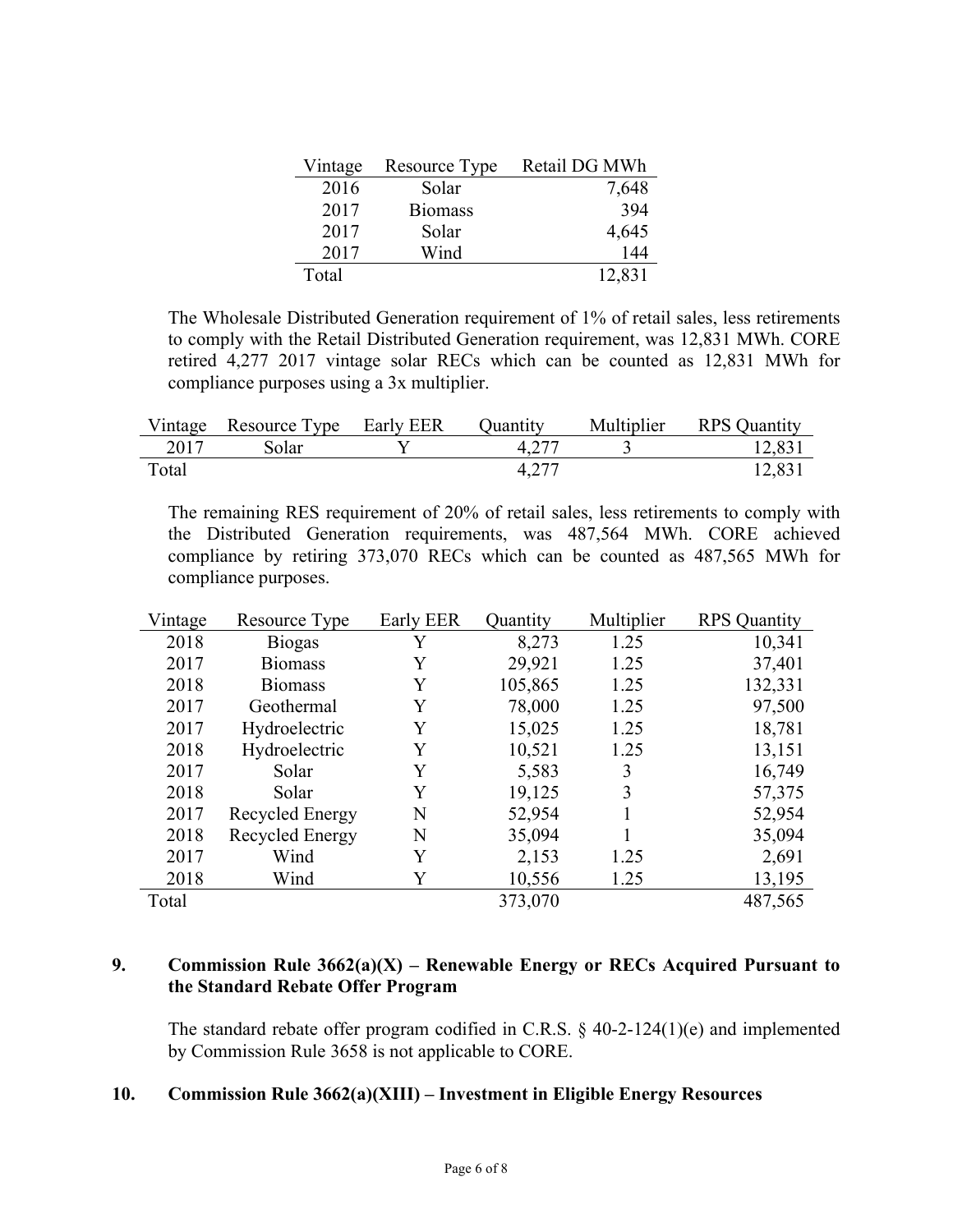In 2015, CORE entered into a power purchase agreement with Victory Solar, LLC, to purchase solar photovoltaic energy from a 12.8 MW generation facility located north of the Town of Bennett in Adam's County, Colorado. The facility began commercial operation on December 6, 2016.

In 2018, CORE entered into a power purchase agreement with Pioneer Solar, LLC, to purchase the energy and RECs from an 80 MW generation facility located near the Town of Bennett in Adams County, Colorado. The facility has self-certified as a Qualifying Facility with the Federal Energy Regulatory Commission and began commercial operations on June 9, 2021.

In 2019, CORE entered into a power purchase agreement with Hunter Solar, LLC, to purchase the energy and RECs from 45 MW of a 75 MW generation facility to be located near the Town of Bennett in Adams County, Colorado. The facility has self-certified as a Qualifying Facility with the Federal Energy Regulatory Commission and is expected to begin commercial operations in 2023.

In 2019, CORE entered into a power purchase agreement with Onyx Development Group LLC, to purchase the energy and RECs from a 370 kW solar generation facility located at CORE's headquarters facility near Sedalia, Colorado. The facility began commercial operation in May 2020.

### **11. Commission Rule 3662(a)(XV) – Retail Rate Impact Calculation**

The retail rate impact of incorporating renewable energy into CORE's system was derived by comparing CORE's current purchased power costs with the costs of purchased power that would have been incurred absent eligible energy resources. Based on information currently available, CORE calculated the purchase power, transmission, and backup power rates less the increased coal cycling, system operations, and gas storage costs incurred by PSCo to incorporate eligible energy resources; the increased transmission investment required by PSCo to incorporate eligible energy resources; and a portion of the opportunity costs incurred by PSCo due to the purchase of energy from eligible energy resources in lieu of other possible resources. The amounts of energy that CORE purchased from PSCo and WAPA were then adjusted to reflect the portion of WAPA hydro that was generated from eligible energy resources. Using the calculated rates and adjusted energy purchases, CORE determined what its purchase power costs would have been without renewable sources and the difference between the actual purchased power costs and the adjusted purchase power costs was calculated. The difference is the increased purchased power cost of complying with the RES.

CORE's increased coal cost due to "ramping" down Comanche 3 in order to incorporate PSCo wind resources was added, and revenue collected from CORE's REC sales was subtracted to determine the total cost of complying with the RES. The total cost was then divided by energy sales revenue to determine the retail rate impact.